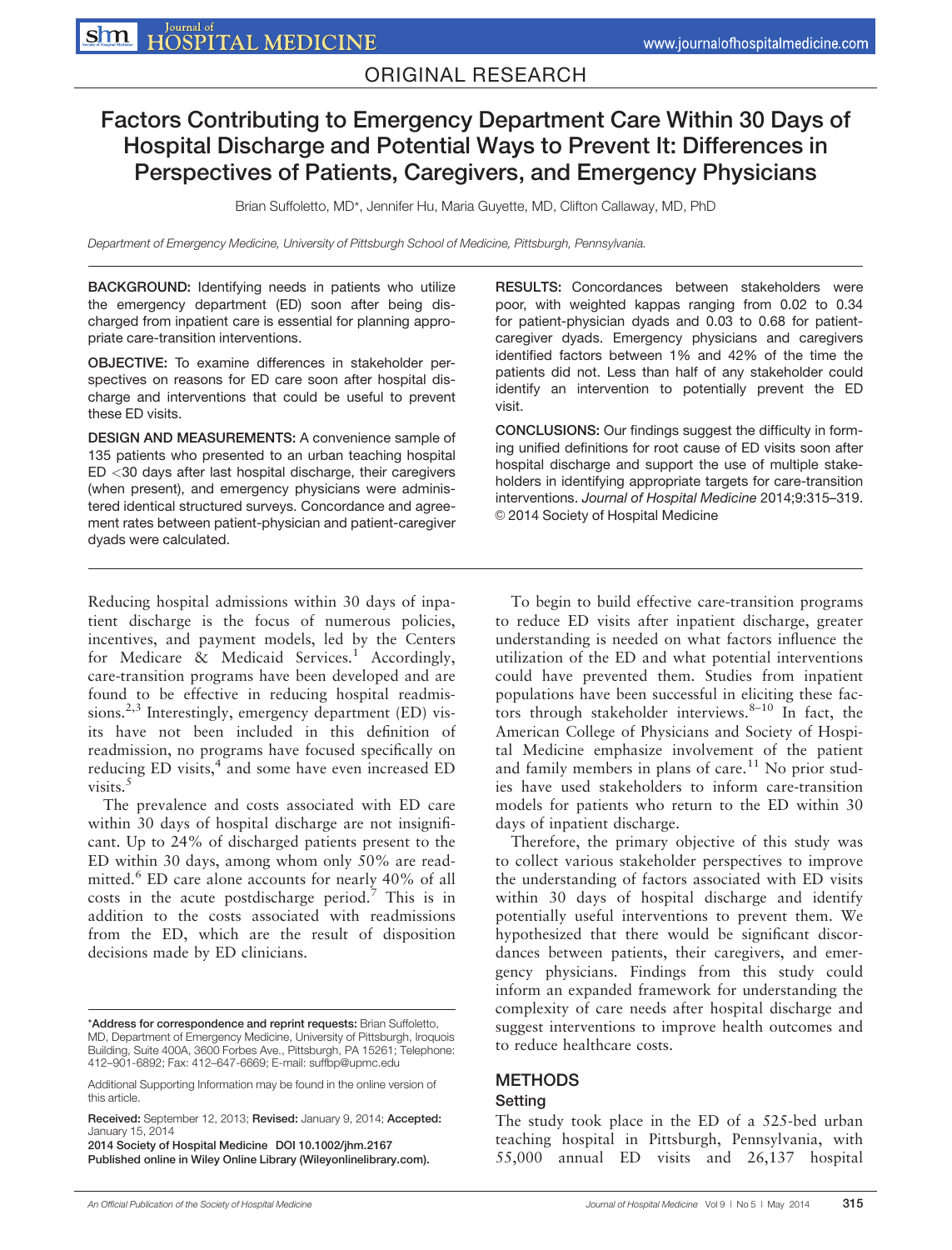admissions per year. Overall demographics of patients presenting to this ED in 2012 were 82% white, 17% black, and 0.3% Asian. The institutional review board of the University of Pittsburgh approved this study.

### **Participants**

Patients were eligible to participate if they: (1) had the capacity to complete an interview, as determined by the attending emergency physician based on their exam; and (2) presented to the ED within 30 days of a prior discharge from any affiliate hospital. Eligible participants were identified by a trained research associate (J.H.) on the day of the ED visit by screening the electronic medical record. We excluded 2 patients from analysis who had both been to the ED prior to a readmission and had already completed the survey in the last 30 days. Caregivers were eligible to participate if they: (1) were in the ED at the time of patient evaluation, and (2) were identified by participating patients. ED physicians were eligible to participate if they had seen and evaluated the enrolled patient and were the attending staff physician. Eligible caregivers and physicians underwent separate informed consent.

### Development of Survey Instrument

A collaborative team of physicians and hospital administrators used a defined conceptual framework,<sup>9</sup> literature search, and pilot administration to construct a survey to elucidate factors potentially contributing to ED visits within 30 days of hospital discharge and interventions that could have potentially prevented the ED visit. All participants (patients, caregivers, and physicians) were asked to complete the following questions: (1) "In your opinion, is your/the patient's ED visit today directly related to your/their last hospitalization?"  $(2)$ " "In your opinion, did any of the following contribute to your/the patient's ED visit today?" (3) "In your opinion, which of the following could have prevented your/the patient's ED visit today?" For questions 2 and 3, participants were asked to mark any and all prespecified options that apply, including "none of the above." Participants were also given an "other" choice, which allowed them to provide open-ended answers. Across participant categories, the surveys differed only in the demographic questions. For patients, we asked questions regarding age, sex, race, highest education, relationship status, living situation, access to mobile communication, and chief complaint. For caregivers, we asked questions regarding age, relationship to patient, and frequency of patient contact. For physicians, we asked for sex and years of experience practicing emergency medicine. Prior to administration, the survey was pretested with 10 patients and revised to improve reliability and comprehensibility.

## Survey Administration

Participants were screened and enrolled during 5- to 10-hour blocks that were chosen by the research associate. Sampling was balanced between weekdays and weekends and between daytime and evening hours. The research associate typically took 5 minutes to conduct the survey in person with each participant and recorded all responses directly into an electronic file. The research associate made every effort to conduct all surveys in a private area without others present to reduce reporting biases.

### Analysis

Participant descriptor and response profiles for perceived factors contributing to ED visits and interventions to potentially prevent them were first visually examined and described. Summary statistics were calculated and displayed as number (percentage) for categorical data or mean (standard deviation [SD]) for continuous data. For each individual item, patientphysician and patient-caregiver dyads were considered concordant if they both agreed on either the presence or absence of a given factor. To quantify dyad concordance, we calculated weighted  $\kappa$  statistics for concordance in each individual item and the agreement rate for concordance in each individual item.<sup>12</sup> To determine the relative additional contribution of caregivers and physicians, we calculated and displayed the percentage of factors identified by caregivers and physicians when the patient did not identify them. All data were analyzed using Stata 10.0 (StataCorp, College Station, TX).

## **RESULTS**

### Participant Characteristics

We surveyed 135 patients who had been discharged from the hospital within the last 30 days (Table 1). The number of days since discharge ranged from 1 to 30, with a mean of 12 (SD 9) days. Forty-four percent of cases presented to the ED within 7 days of the last discharge. Patients represented a wide age range from 18 to 96 years, with 61% under 65 years of age. Around a third (31%) were black, and 44% had no college education. Most (65%) were not currently married, the majority lived in the community (93%), and 63% live with at least 1 other person. Frequent ED chief complaints included chest pain or shortness of breath (24%), musculoskeletal pain (20%), and weakness (13%). To achieve 135 patient-physician dyads, we surveyed 22 unique emergency physicians, with each individual physician completing between 1 and 17 surveys and the median completion of 5 surveys. The mean number of years in practice was 12 (SD 9). We also surveyed 49 unique patient caregivers, who were between 20 and 86 years of age (mean age, 52 years [SD 14]). Eighty-eight percent of caregivers were family members, 8% friends, and 4% paid caregivers. The majority (63%) of caregivers lived with the patient and spent a mean of 11 hours (SD 7) per day with them.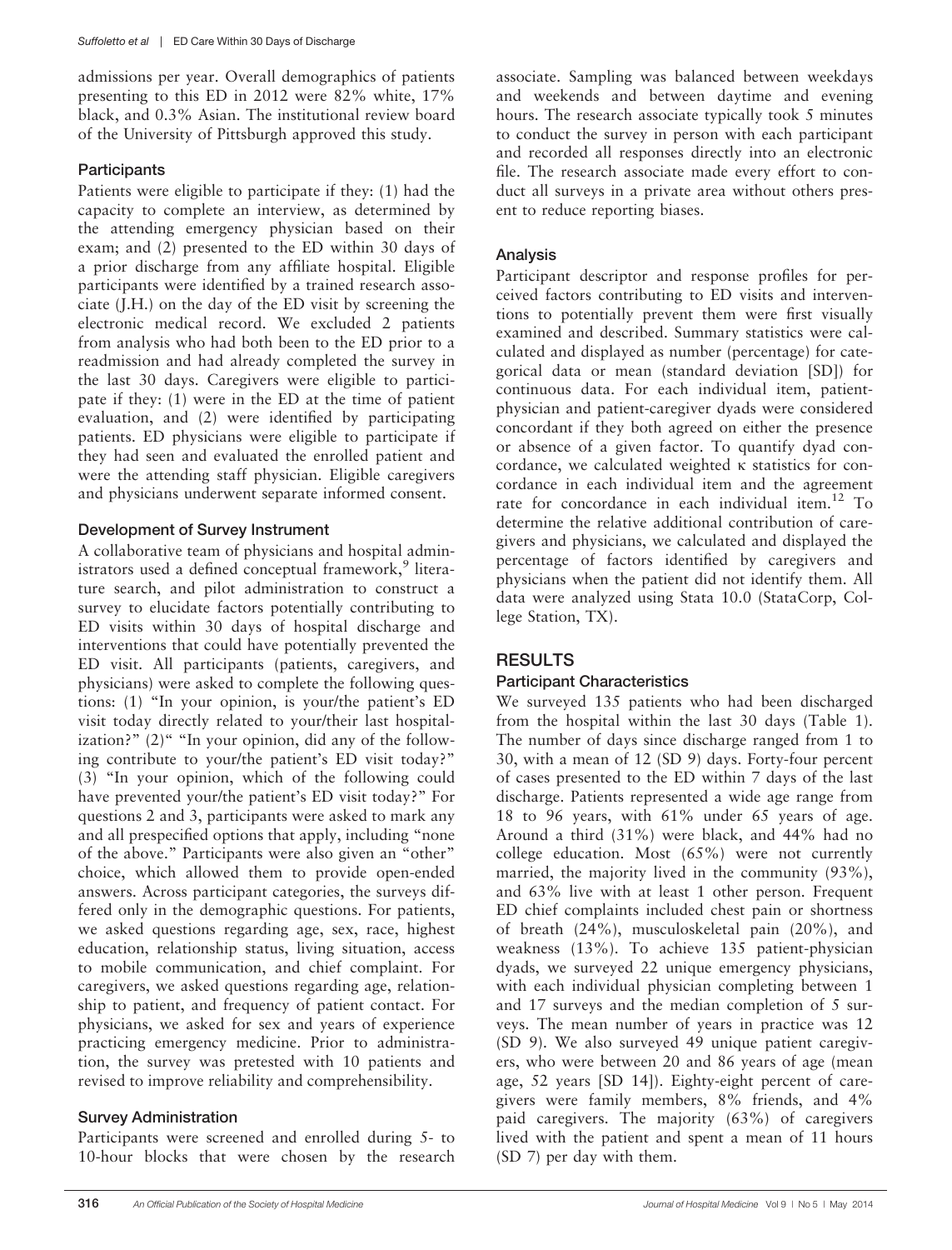| <b>TABLE 1.</b> Study Participant Characteristics |          |
|---------------------------------------------------|----------|
| <b>Participant Characteristics</b>                | Value    |
| Patient characteristic, $N = 135$                 |          |
| Age, y, mean (SD)                                 | 59 (18)  |
| Sex, female                                       | 74 (55)  |
| Race                                              |          |
| Black                                             | 41 (31)  |
| White                                             | 92(69)   |
| Asian                                             | 1(1)     |
| <b>Highest education</b>                          |          |
| Less than high school                             | 17(13)   |
| High school or GED                                | 41 (31)  |
| At least some college                             | 75 (56)  |
| Relationship                                      |          |
| Married                                           | 47 (35)  |
| Single                                            | 58 (43)  |
| Separated/widowed                                 | 29(21)   |
| Living situation                                  |          |
| Alone                                             | 40 (30)  |
| With 1 other                                      | 49 (36)  |
| With multiple family members                      | 37(27)   |
| Nursing home/assisted living                      | 9(7)     |
| Access to communication, personal mobile phone    | 110 (81) |
| <b>Chief complaint</b>                            |          |
| Chest pain/shortness of breath                    | 32(24)   |
| Musculoskeletal pain                              | 27 (20   |
| Weakness                                          | 18(13)   |
| Abdominal pain/nausea/vomiting                    | 14(10)   |
| Postoperative complaint                           | 12(9)    |
| Headache                                          | 5 (4)    |
| <b>Other</b>                                      | 27(20)   |
| Caregiver characteristic, $N = 49$                |          |
| Age, y, mean (SD)                                 | 52(13)   |
| Relationship to patient                           |          |
| <b>Family member</b><br>Friend                    | 43 (88)  |
| Paid caregiver                                    | 4(8)     |
| Frequency of patient contact                      | 2(4)     |
| Lives with patient                                | 31(63)   |
| Waking hours per day with patient, mean (SD)      | 11(7)    |
| Physician characteristic, $N = 22$                |          |
| Sex                                               |          |
| Female                                            | 7(30)    |
| Male                                              | 15(70)   |
| Years practicing emergency medicine, mean (SD)    | 11(9)    |
|                                                   |          |

NOTE: All data are presented as number (%) unless otherwise specified. Abbreviations: GED, General Education Development test; SD, standard deviation.

#### Factors Contributing to Need for Acute Care Within 30 Days of Hospital Discharge

Overall, 89% of patients, 87% of emergency physicians, and 96% of caregivers identified at least 1 factor contributing to the return ED visit (Table 2). Patient-physician concordances in factors contributing to early ED care were generally poor, with weighted  $\kappa$ statistics ranging from 0.02 to 0.33 and agreement rates ranging from 59% to 93%. Patient-caregiver concordances in factors contributing to early ED care were generally better, with weighted  $\kappa$  statistics ranging from 0.05 to 0.68 and agreement rates ranging from 78% to 96%.

Both physicians and caregivers identified factors contributing to ED visits when patients did not (Table 3). Specifically, they identified issues related to prior hospitalization contributing to the ED visit between 42% and 45% of the time when patients did not. Physicians identified progression of chronic disease or medical condition 38% of the time when the patient did not, compared to caregivers, who identified it 23% of the time patients did not. Physicians also indicated that not enough support at home as contributing to ED visits 11% of the time patents did not, compared to a 4% increase when caregivers were asked. Other reasons were reported through free text by 20% of patients, 16% of emergency physicians, and 22% of caregivers. Across all stakeholders, around one-third (27%–31%) of these other factors related to postoperative complications, and 27% to 44% related to the perception of being discharged too early.

#### Potential Ways to Prevent Early Acute Care Within 30 Days of Hospital Discharge

Overall, 56% of patients, 55% of emergency physicians, and 49% of caregivers selected at least 1 intervention that could have potentially prevented the ED visit. However, no single intervention was identified by more than one-fifth of participants (Table 2). Around 10% of patients identified either improved discharge instructions, review of medications, and follow-up care with primary care provider as potential ways to prevent ED visits. Physicians identified both follow-up with a primary care provider and specialist around 21% of the time as potential preventive interventions. Patient-physician concordances in potential ways to prevent ED care were extremely poor, with weighted  $\kappa$  statistics ranging from 0.08 to 0.19 and agreement rates ranging from 74% to 85%. Patientcaregiver concordances in potential ways to prevent ED care again were generally better, with weighted  $\kappa$ statistics ranging from 0.03 to 0.55 and agreement rates ranging from 82% to 94%.

Other potential interventions were reported by 16% of patients, 10% of emergency physicians, and 10% of caregivers. From patients, other interventions related to staying in the hospital longer on last admission and better medication instructions from last admission. Other interventions reported by physicians included home physical therapy, improved primary care provision, and more home support. Physicians, but not caregivers, more frequently identified potentially useful interventions when patients did not (Table 3). Other interventions reported by caregivers included staying in the hospital longer, improved patient activity, and better medications.

### **DISCUSSION**

Several findings from this study can improve the understanding of what factors influence the utilization of the ED soon after inpatient discharge and what interventions could potentially prevent them.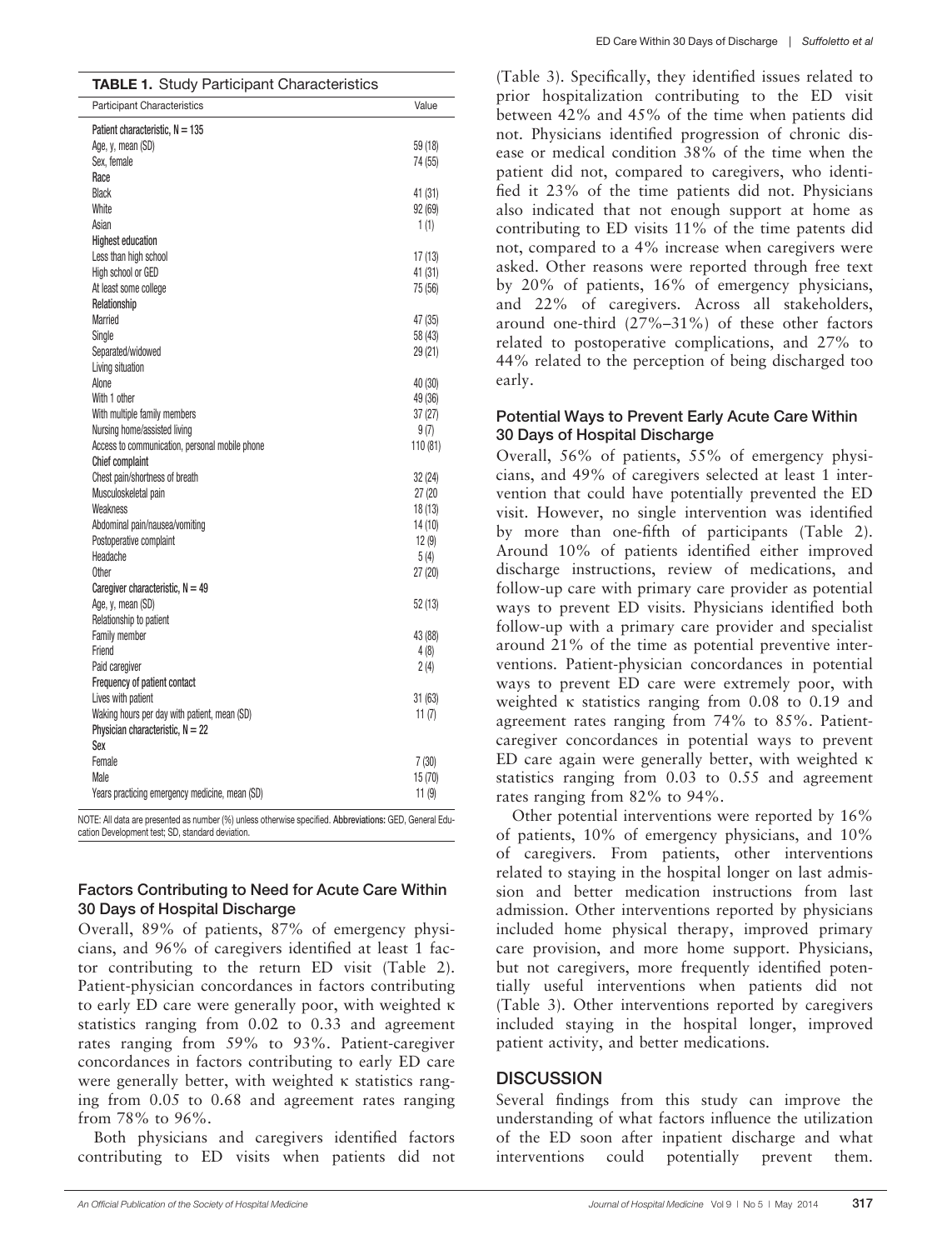| <b>TABLE 2.</b> Stakeholder Perceptions and Concordances of Factors Contributing to Early Acute Care Visit and |  |  |  |
|----------------------------------------------------------------------------------------------------------------|--|--|--|
| Potential Ways to Prevent It                                                                                   |  |  |  |

|                                                              | Patient<br>Report,<br>$N = 135$ |    |                 | Physician<br>Report,<br>$N = 135$ |            | Caregiver<br>Report,<br>$N = 49$ |      | Patient-Physician<br>Concordance |      | <b>Patient Caregiver</b><br>Concordance |  |
|--------------------------------------------------------------|---------------------------------|----|-----------------|-----------------------------------|------------|----------------------------------|------|----------------------------------|------|-----------------------------------------|--|
|                                                              | n                               | %  | n               | %                                 | n          | %                                | К    | Agreement %                      | К    | Agreement %                             |  |
| Factors contributing to early acute care                     |                                 |    |                 |                                   |            |                                  |      |                                  |      |                                         |  |
| Issues related to prior hospitalization                      | 92                              | 68 | 88              | 65                                | 36         | 73                               | 0.33 | 70                               | 0.51 | 78                                      |  |
| Progression of chronic disease or medical condition          | 56                              | 41 | 60              | 44                                | 22         | 45                               | 0.15 | 59                               | 0.58 | 80                                      |  |
| Missed doses or not taking prescribed medications            | 9                               |    |                 | 'n                                | ŋ          | 4                                | 0.34 | 93                               | 0.3  | 92                                      |  |
| Not enough support at home                                   |                                 | Ċ  | 15              |                                   | $\sqrt{2}$ | 4                                | 0.02 | 85                               | 0.05 | 90                                      |  |
| Fall or unsteadiness when walking                            | 12                              | 9  | $6\overline{6}$ | 4                                 |            | 8                                | 0.05 | 88                               | 0.65 | 96                                      |  |
| Side effects of current medication                           | 26                              | 19 | Ċ               |                                   |            | 14                               | 0.21 | 83                               | 0.68 | 90                                      |  |
| Potential ways to prevent early acute care visit             |                                 |    |                 |                                   |            |                                  |      |                                  |      |                                         |  |
| Improved discharge care instructions                         | 13                              | 10 | 17              | 13                                | 3          | 6                                | 0.09 | 79                               | 0.46 | 92                                      |  |
| Review of medications                                        | 13                              | 10 |                 | 5                                 |            | 10                               | 0.08 | 85                               | 0.55 | 82                                      |  |
| Home health visits                                           | 9                               |    | 21              | 16                                | n          | 4                                | 0.19 | 84                               | 0.03 | 94                                      |  |
| Follow-up appointment with primary care doctor               | 14                              | 10 | 29              | 21                                |            | 0                                | 0.08 | 74                               |      |                                         |  |
| Follow-up appointment with specialist                        | 10                              | 7  | 28              | 21                                | Ċ          | 10                               | 0.05 | 75                               | 0.33 | 88                                      |  |
| NOTE: $\kappa$ data represents the weighted kappa statistic. |                                 |    |                 |                                   |            |                                  |      |                                  |      |                                         |  |

Consistent with our hypothesis, there are significant discordances between patients, their caregivers, and emergency physicians. Additionally, emergency physicians and caregivers were able to identify factors and potential opportunities for prevention a significant, albeit variable, amount of time the patients did not. Perhaps not surprisingly, we found that across stakeholders, the majority of ED visits are perceived as related to issues from the prior hospitalization or progression of chronic disease or medical condition. Of some concern, we found that less than half of patients, physicians, and caregivers could identify an intervention to potentially prevent the ED visit.

The large discordances between patients' and physicians' perceptions in our study were similar to those found in prior studies from primary care.<sup>13–15</sup> No prior study has examined discordances in emergency care or regarding perceptions about care-transition difficulties. Feigenbaum et al.<sup>10</sup> interviewed patients, caregivers, and physicians to create composite definitions of potentially preventable readmissions. They did not, however, look at how these perceptions differ or describe the relative contribution of individual stakeholders to overall definitions. The discordances between patient and emergency physician perceptions may be due to a couple of potential causes. First, emergency physicians may have greater access to medical history data than patients, allowing them to develop more objective assessments. This is supported by our finding that physicians identified factors when patients did not. Second, patients may understand certain care-transition difficulties that physicians do not elicit from history taking. This may be especially apparent in the emergency setting, where physicians are time limited and do not have established care relationships with patients.

#### TABLE 3. Factors and Potential Ways to Prevent Early Acute Care Identified by Physicians and Caregivers When Not Identified by Patients

|                                                   | If Patient Did Not Report |                     |  |
|---------------------------------------------------|---------------------------|---------------------|--|
|                                                   | Physician<br>Report       | Caregiver<br>Report |  |
| Factors contributing to early acute care          |                           |                     |  |
| Issues related to prior hospitalization           | 18 (42)                   | 9(45)               |  |
| Progression of disease or medical condition       | 30(38)                    | 7 (23)              |  |
| Missed doses or not taking prescribed medications | 4(3)                      | 1(2)                |  |
| Not enough support at home                        | 14 (11)                   | 2(4)                |  |
| Fall or unsteadiness when walking                 | 5(4)                      | 2(4)                |  |
| Side effects of current medication                | 1(1)                      | 0                   |  |
| Potential ways to prevent early acute care visit  |                           |                     |  |
| Improved discharge care instructions              | 16(13)                    | 1(2)                |  |
| Review of medications                             | 7(6)                      | 2(5)                |  |
| Home health visits                                | 17(13)                    | 2(4)                |  |
| Follow-up appointment with primary care doctor    | 25(21)                    | 0                   |  |
| Follow-up appointment with specialist             | 25(20)                    | 3(7)                |  |

NOTE: Frequencies and percentages are reported as n (%).

The moderate agreement between patient and caregiver perceptions are similar to a couple of studies examining perceived quality of life among patients.<sup>16,17</sup> These discordances can be due to a couple of potential causes. First, caregivers may witness deficits or transition difficulties that the patient may not. This may be particularly true for caregivers who are providing substantial support in managing the patient's healthcare or for patients with cognitive impairment. Second, caregivers may not know the patient history well enough to know what specific issues affect the patient. This would be likely when caregivers do not live with patients or serve a central role in caregiving.

The overwhelming perception that the majority of ED visits are related to issues from the prior hospitalization or progression of chronic disease or medical condition suggests that, by and large, acute care needs